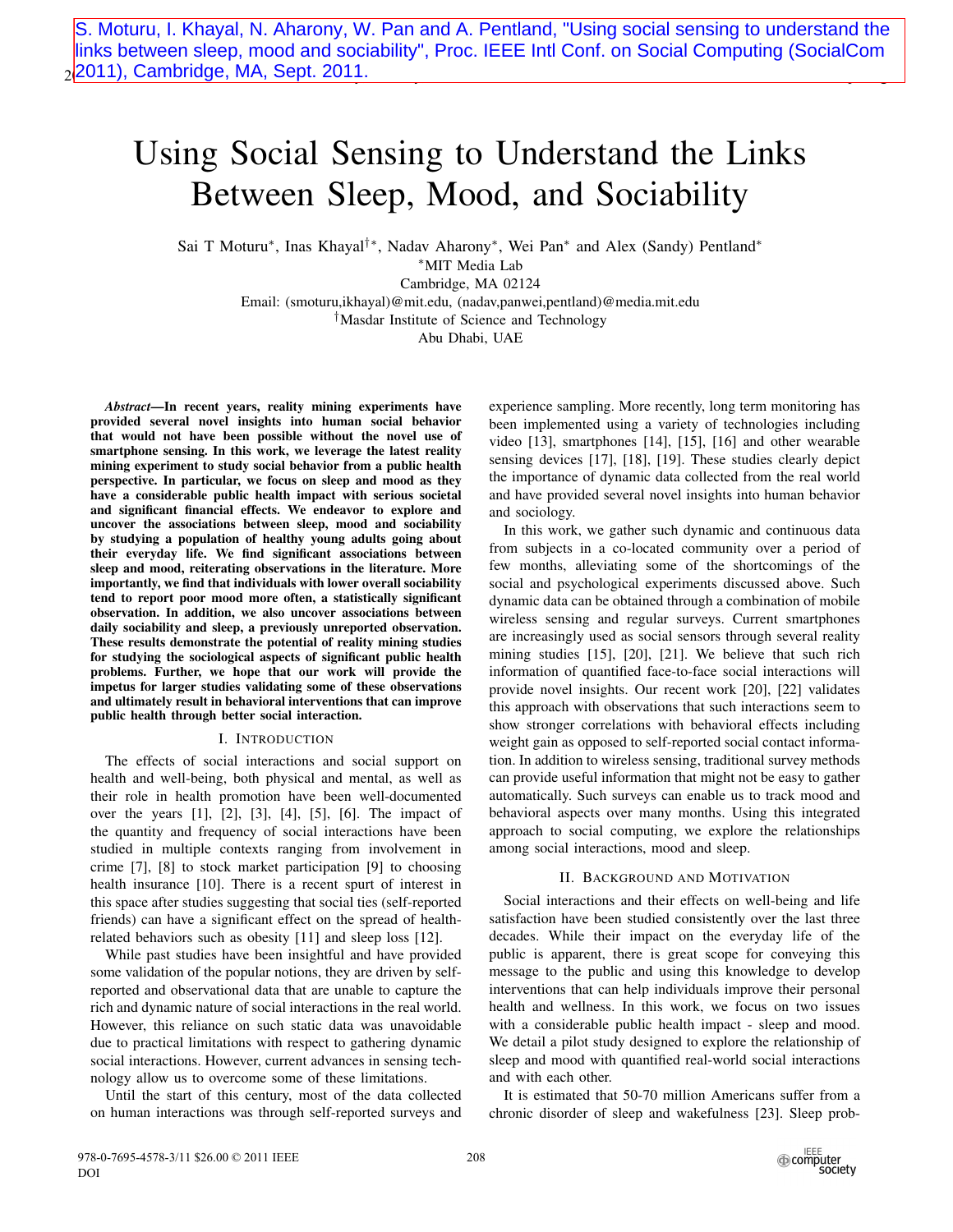lems account for significant direct (an estimated \$14 billion for insomnia [24]) and indirect costs (sleep-related fatigue alone is estimated to cost businesses \$150 billion yearly [23]). Poor sleep has an influence on several comorbid conditions including diabetes, obesity and cardiovascular morbidity, significantly affects behavior and has a strong association with psychiatric or psychological conditions. Further, poor sleep can result in impaired cognitive function, decreased quality of life and job performance, and increased risk of road and industrial accidents [23].

Like sleep, mood disorders also have significant financial costs. Annual cost estimates for depression and anxiety disorders are over \$100 billion [25]. However, the indirect costs and intangible effects of mood-related problems have a much greater societal impact. While negative affect is frequently associated with risk for illness and mortality, positive affect is associated with lower morbidity and improved health outcomes [26], [27]. In this study, we examine the mood and sleep of "healthy" individuals as a part of their everyday life to understand how it affects them.

The connection between mood and social interactions has been made in the past [1], [6] but primarily in individuals with mood and sleep disorders. Also, no connection has been established between sleep and social interactions. Due to the significant financial and societal costs associated with sleep and mood as well as the bidirectional relationship that they share [28], [29], [30], we endeavor to study them together to explore the role that face-to-face interactions might play. The goal of this work is to provide novel insights into these relationships that might provide greater impetus to move from this pilot to more substantial large scale and/or longterm experiments that could ultimately help design useful interventions to improve the everyday living experience. We describe the experiment in the next section, followed by a discussion of the results and the conclusion.

# III. EXPERIMENT



Fig. 1. Overview of the Funf Sensing Platform for Android Smartphones

## *A. Overview and Participants*

Starting March 2010, we initiated a living laboratory conducted with members of a young-family residential living community adjacent to a major research university in North America, referred to as the *Friends and Family Study* [31]. All members of the community are couples, and at least one the members is affiliated with the university, usually as a graduate student. The entire community is composed of over 400 residents, approximately half of which have children. The residence has a vibrant community life, with many ties of friendship between its members. The data used for this analysis was collected from 54 participants in the pilot phase of the study, which lasted from March to September 2010. Participants provided informed consent as approved by the Committee on the Use of Humans as Experimental Subjects at our institution.

Study participants were provided Android smartphones with our social and behavioral software sensing platform, called "Funf"<sup>1</sup> that allowed us to track face-to-face interactions through Bluetooth proximity sensing in addition to other behavioral, contextual and communication patterns [31]. The software was responsible for automatically uploading data to the system's backend server whenever Internet access was available. In addition, subjects completed study related surveys at regular intervals. Monthly, daily and weekly surveys include questions about relationships and social activities, personality using standard scales like the Big-Five Inventory [32] and behavioral information such as mood, diet, exercise and sleep. Participants had the option to fill in the surveys either via the phone software, or via a web-based service. Both survey inputs as well as the phone collected data were aggregated in a single back end database for the data relevant to the current analysis.

# *B. Dataset*

The dataset used in the current analysis is a subset of the *Friends and Family* dataset which includes a combination of self-reported survey data and automatically captured face-toface interactions. In this work we exclude May and the summer months as many participants were off campus for long periods during these months, and for the current investigation we wanted to evaluate a period where there is the opportunity for dense face-to-face interaction within the study population. Therefore, for the current discussion we analyze the data collected from the 54 healthy subjects over the month of April, 2010. The data included the following signals:

*1) Sleep:* The sleep information was self-reported by subjects on a daily basis where the options of hours provided included:  $<$  5, 5, 6, 7, 8, 9,  $>$  9.

*2) Mood:* Participants were also asked to select their predominant mood for the day from multiple options. The options were ultimately grouped into 'good' mood (Happy or content, Relaxed or peaceful) and 'poor mood' (Stressed or anxious, Angry or frustrated), resulting in a binary variable.

<sup>1</sup>http://funf.media.mit.edu/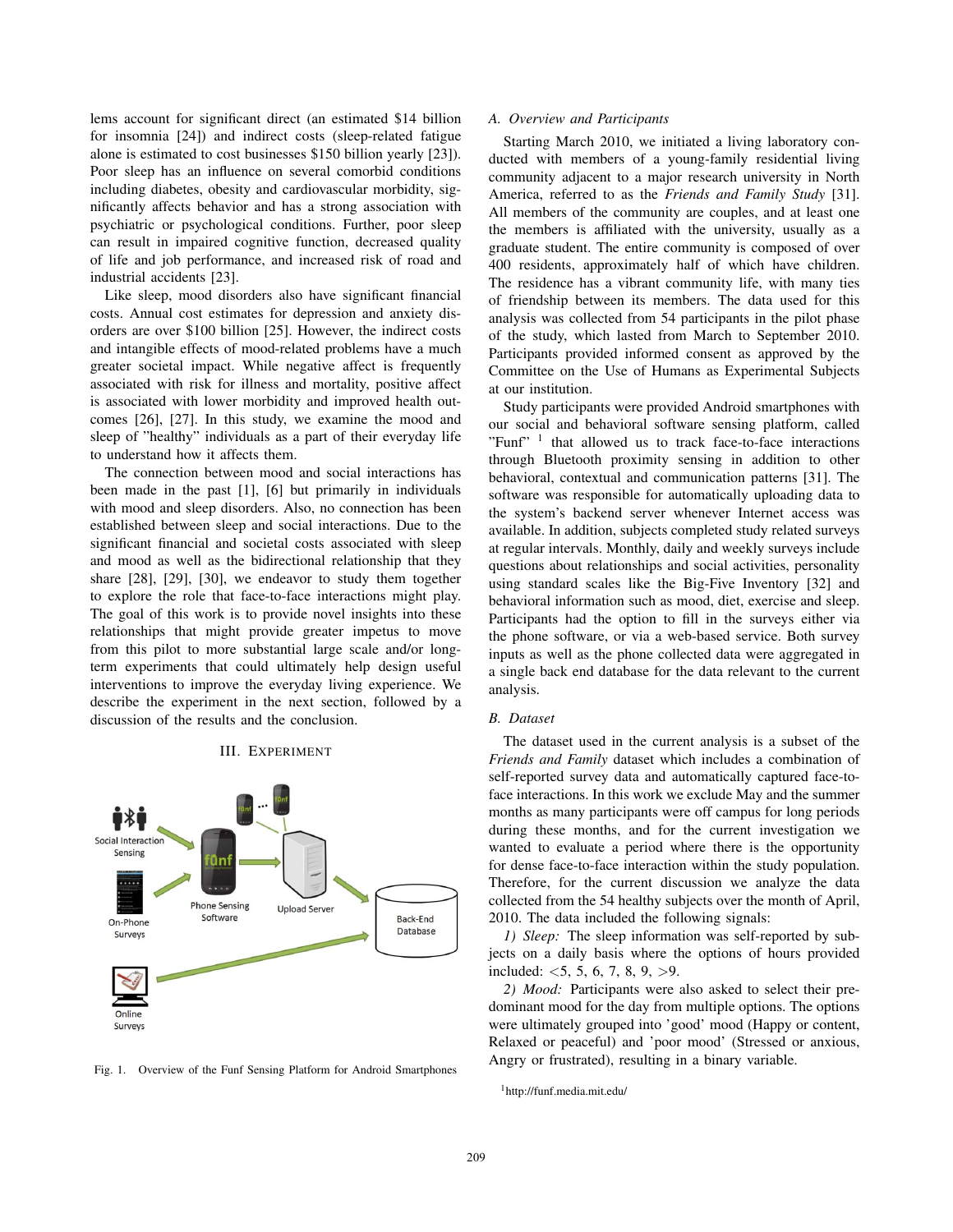*3) Interactions and Sociability:* Face-to-face social interactions are derived from Bluetooth proximity detection data in a manner similar to those in previous reality mining studies [15], [33]. The Funf phone sensing platform, described above, was used to detect Bluetooth devices in the user's proximity. The Bluetooth scan was performed periodically, every five minutes, in order to keep from draining the battery while achieving a high enough resolution for social interaction in a manner. As there are two detections for every five minute period from the two phones in question, each proximity scan is used to represent a 2.5 minute interval as in previous studies [16]. The face-to-face interactions are measured within the study population of 54 participants, all-residing in the same residential complex. While it may become possible in the future to gather a majority of face-to-face interactions with those outside the community as well, it is currently not viable due to the lack of widespread Bluetooth usage necessary to make this possible.

*Interaction* can be defined as a social encounter between two individuals within this community as detected by Bluetooth proximity scans indicating co-location. Multiple proximity detections on consecutive scans are considered to be part of the same interaction.

*Daily sociability* can be defined as the total amount of *interactions* that an individual has had on a particular day (considered to be from 4am on a particular day to 4am on the next to include post-midnight interactions, common in a student community, within the same day). This measure defines how social an individual has been on that day.

This value has been normalized to a value between 0 and 1, with a value closer to 1 indicating that the sociability on that particular day is close to the highest sociability observed for this individual over the entire period. A value closer to 0 indicates the opposite, the observed daily sociability is close to the lowest observed for that individual. The data was normalized so that high or low sociability is specific to the individual and is not defined by a norm for the community, which could be skewed by a few highly sociable individuals.

*Overall sociability* can be defined as the total amount of *interactions* that an individual has had over the one-month period (April 2010). Daily sociability aggregated over time averages out the natural fluctuations of daily sociability to provide a more long-term measure of how social an individual is, during the period under consideration.

These two measures of sociability are defined to bring out the difference between the behavioral effects of an individual's general sociability as opposed to the effects brought out by daily variations. It should be noted that these measures only included face-to-face interactions within this community. Nevertheless, these are assumed to provide a reasonable proxy for sociability as has been the case in previous reality mining studies.

## IV. RESULTS

# *A. Sleep and Mood*

It is well known that sleep affects mood and vice-versa as discussed earlier. In this work, we explore this bidirectional relationship and find that it holds in this healthy population as well for the one month period. As mood is a binary variable, sleep duration after days in which a participant reported good mood and sleep duration after a participant reported bad mood were separated into two groups and the means of these groups were compared using the non-parametric Wilcoxon Rank Sum test. We find that the means of these two groups are significantly different (p=0.0002), with the mean dropping from about 7 hours to about 6.4 hours for nights with poor mood. This statistically significant difference suggests that the predominant mood on a particular day might have an effect on that night's sleep.

#### Sleep duration for good and poor mood



Fig. 2. Sleep duration and mood

As the sleep event occurs after the mood observation in the previous analysis, we are able to study the effect in one direction. Similarly, we test the opposite hypothesis to check whether a night's sleep has an effect on the following day's mood. We find a significant difference (p=0.0001) between sleep duration to about the same extent, suggesting that this might be true as well. This bidirectional relationship was also detected earlier in this population using a much larger dataset [34]. Figure 2 depicts the difference in sleep duration between days with good mood (6-8 hours in the lower to upper quartiles) and days with poor mood (5-7 hours in the lower to upper quartiles).

## *B. Mood and Sociability*

Next, we explore the relationship between mood and overall sociability. Using mood information, we separated the groups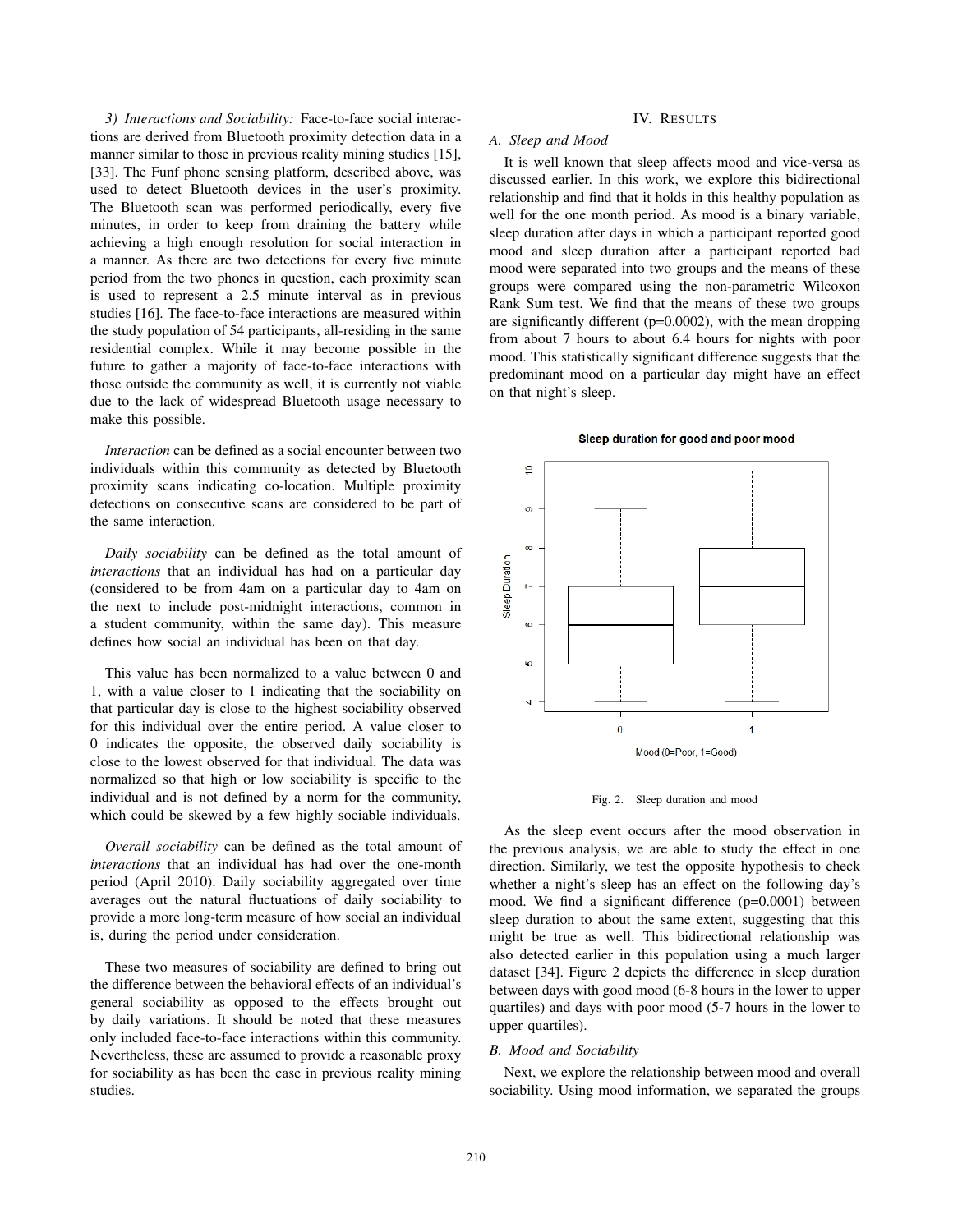into two: 1) those who exhibited primarily good mood (relaxed, calm, happy, content) i.e., on at least 70% of the occasions 2) those who exhibited poor mood (stressed, anxious, frustrated, angry) i.e., on at least 30% of the occasions. The 70-30 breakup is chosen as poor mood is reported much less often than good mood in this community as one might expect. We find that people who fell into the latter group demonstrated significantly lower overall sociability in this community (p=0.02, Wilcoxon Rank Sum test).

As discussed earlier, it has been noted often that greater social cohesion tends to result in healthier and happier individuals. However, in the past, there was no way to quantify this except through static data collected using surveys, which have several shortcomings [35], particularly in this context. Hence, the result obtained here using a quantified measure of sociability, gathered from interactions throughout the day, lends greater credence to this notion.

In addition to studying the relationship between overall sociability and mood, we also explore the impact of daily sociability on mood. The Wilcoxon Rank Sum test is used again in a manner similar to the analysis for sleep and mood, with sleep duration being replaced by daily sociability. However, no significant difference in daily sociability is observed between days with poor mood and good mood. This may suggest that an individual's changes in sociability may not respond within the same day we are asking about mood. To test for this, we examined the change in daily sociability together with the proportion of days with poor mood, to understand if the variation in sociability is affected by or responds to amount of poor mood. We found no significant correlation and therefore, this result suggests that daily variation in sociability may not be as important as an individual's overall sociability in its effect on mood.

Considering the important role that mood plays in several comorbid conditions, it is important to create interventions that help improve an individual's mood, resulting in positive health effects. If these results were validated through further studies, one group of possible interventions could be targeted towards increasing an individual's overall sociability.

## *C. Sleep and Sociability*

Finally, we explore the relationship between sleep and sociability. Lack of sufficient sleep in this community is not surprising. Sources of lack of sleep may include stress of school and children. Approximately 54% of the couples in this community have children and at least 50% are students. The overall effect of lack of sufficient sleep in the long-term is evident. However, the effects of short-term lack of sleep are less understood. This is especially true as it relates to things that are affected in our daily lives. One might hypothesize that sociability through its impact on mood might have an important role in affecting sleep or vice-versa.

We explore this hypothesis by first studying the effect of overall sociability on sleep. However, we find no statistically significant association like in the case of mood. On further rumination, this is not an unexpected result, as we would

Sleep duration and previous day's sociability



Fig. 3. Sleep duration and previous day's sociability

expect that daily variation in sleep duration is likely to have an association with the variation in daily sociability, if any.

Further analysis reveals that such an association between sleep and daily sociability might indeed exist. Figure 3 depicts the non-linear relationship between daily sociability for a particular day and sleep duration for that night. Several past studies have indicated that a sleep duration of seven to eight hours seems most beneficial while a sleep duration lower than or higher than that is associated with a higher risk of mortality, with the risk increasing as the duration moves further away from the suggested sleep duration [36], [37], [38]. Therefore, it is very interesting to note that daily sociability seems to mirror this trend with highest median sociability on days with a sleep duration of 7 or 8 hours and decreasing on either side with an increase or decrease in sleep duration.

As this relationship is not linear, a Pearson correlation would not be ideal to study this relationship. Hence, we use a Kruskal-Wallis non-parametric analysis of variance to compare daily sociability across the sleep durations ranging from 5 to 9 hours. We find that there is a significant difference in daily sociability for the different sleep durations ( $p < 0.001$ ).

A visual inspection of figure 3 reveals that the median sociability is much higher for sleep durations 7 and 8 when compared to the other durations. Using Dunn's post hoc test for multiple pairwise comparisons, we find that the difference in daily sociability is significantly different for the following sleep durations: (i) 5 and 7 (ii) 6 and 7 (iii) 6 and 8. This result is intriguing because, to the best of our knowledge, there have been no reports of such an association in the past and such an observation would not have been possible without leveraging the sensing capabilities available today. This fascinating result merits further studies to validate this finding.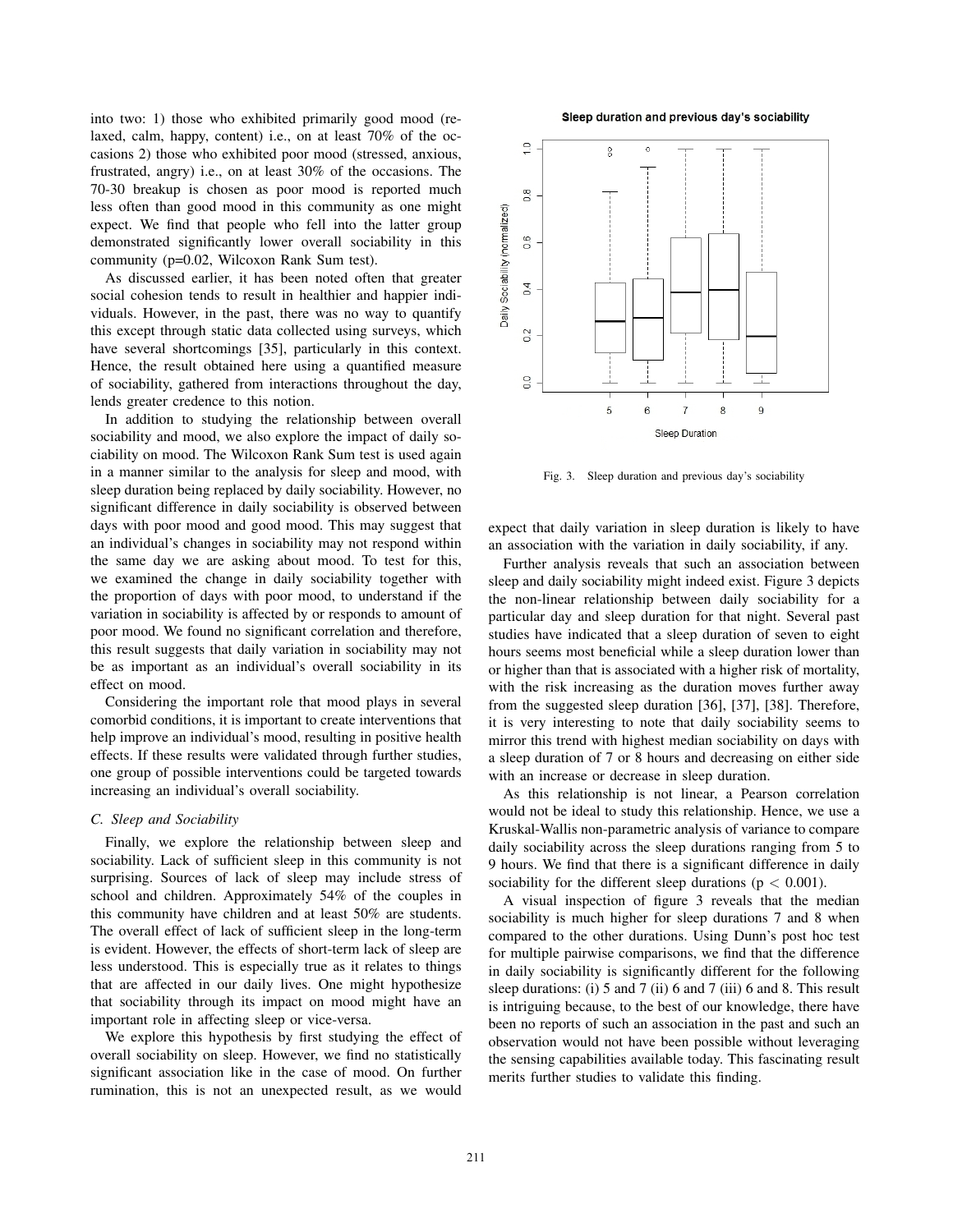We repeat the analysis to check if the same holds in the other direction. Figure 4 depicts the non-linear relationship sleep duration for a particular night and sleep duration for the following day. While a similar pattern as earlier is observed visually, the Kruskal-Wallis test shows that there is no significant difference across the various sleep durations while comparing the following day's daily sociability. This indicates that the association might hold in one direction only, with daily sociability possibly affecting one's sleep but the opposite not holding true.

#### Sleep duration and following day's sociability



Fig. 4. Sleep duration and following day's sociability

### V. DISCUSSION AND CONCLUSIONS

In this work, we study several aspects of the relationships between sleep, mood and sociability using data from a population of healthy young couples in a naturalistic setting. At least one spouse in this population is a student and about half the couples have young children. The youngsters hail from a varied backgrounds and ethnicities much like the population of the US. The situations faced by this population in terms of stress and other behavioral factors is not different from other young couples in this age group. These factors make the population of this study more representative of the general populace when compared with previous reality mining studies that included undergraduate students.

In tune with our expectations, some of the characteristics of this data are similar to those observed for the general population. We find that 57.2% of the reported sleep durations in this data are 7 and 8 hours, with 32.5% accounting for sleep durations of 6 hours or less and the remaining 10.3% making up reported sleep durations of 9 hours or more. A histogram of this data is shown in figure 5. This is not very different from sleep durations reported for a cohort of young adults [39]. In addition, we find that the women in this population sleep slightly better than the men, a statistically significant ( $p < 0.001$ ) observation. This is in tune with existing sleep literature [40], which suggests the same, with the difference between the two groups increasing with age. Also, as one might surmise, poor mood is observed less often in general as seen in figure 6 and a smaller number of interactions are more frequently observed as seen in figure 7.







Fig. 6. Mood in this community

Apart from the general characteristics of the data, we were also able to detect a significant bidirectional relationship between sleep and mood, another indicator that the results from such a population might be more generalizable. In particular, this is interesting because this observation has not commonly been made in a naturalistic setting with health young couples.

Next, we detect that individuals with lower overall sociability, a measure of how social an individual was in general,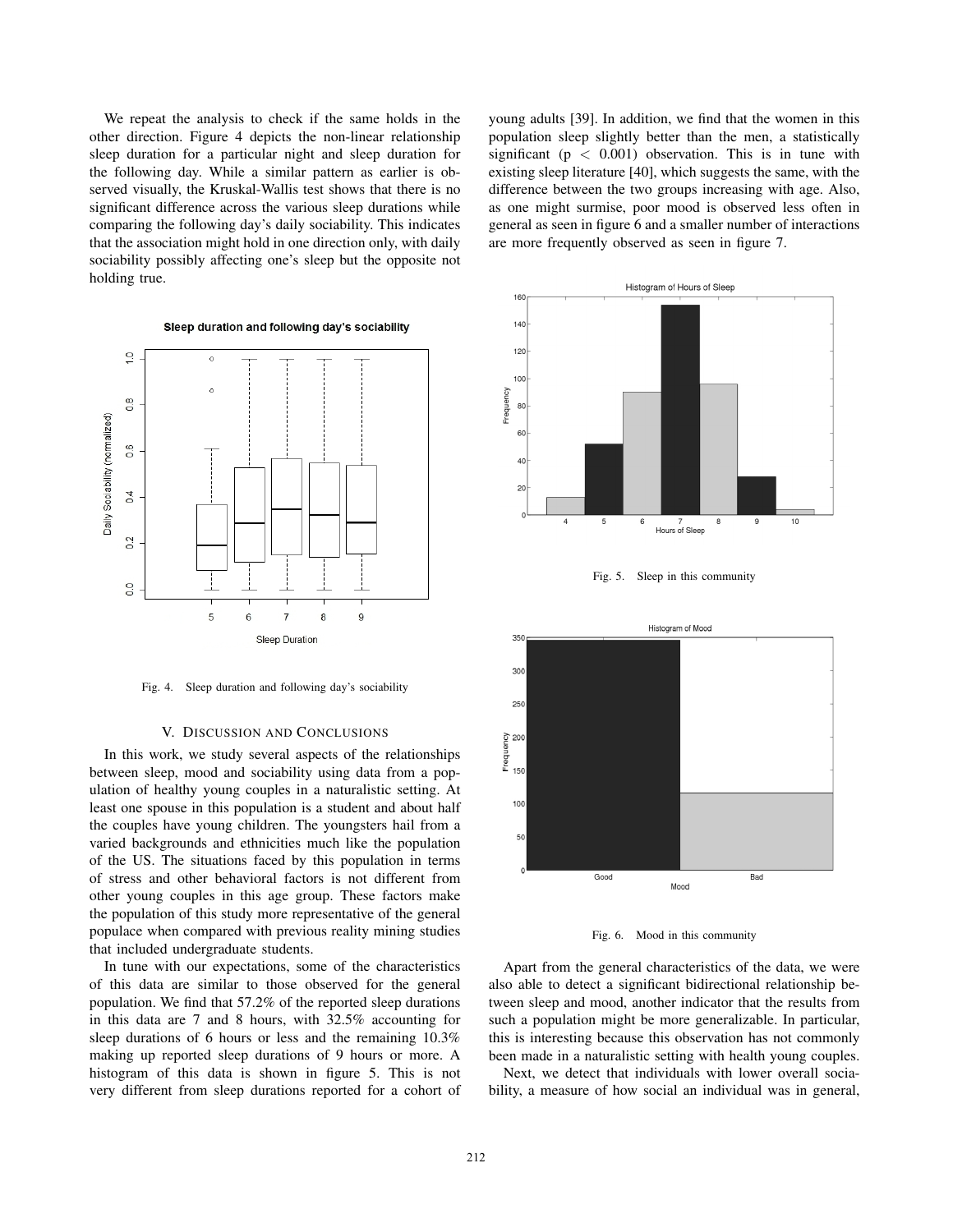

Fig. 7. Sociability in this community

show poor mood more often, a statistically significant result. While such a connection has been made in the past, it has never been observed with quantified social interaction data. This clearly depicts the usefulness of reality mining studies that are able to use phone-based social sensing to gather rich information about dynamic face-to-face interactions.

We also find that an individual's daily sociability, a measure of how social they are on a particular day shows a significant association with that night's sleep duration. Higher median daily sociability is observed during days when the night's sleep duration is in the suggested 7-8 hour range. This is a novel result that has not been reported in the past and would not have been possible without quantifying dynamic social interaction data.

Adding another layer to the notion of social effects, regression analyses from a recent study [34] using data from the same population showed that a subject's sleep and mood might be affected by their spouse's sleep and mood in addition to their own mood and sleep.

These results are important for several reasons. Firstly, reality mining studies have been used to study network phenomenon and behavioral effects in the past. These results indicate their usefulness in understanding phenomenon related to public health, that would not be possible without the use of smartphones as social sensors to quantify the subjects' face-toface interactions. Secondly, the results indicate the importance of social interactions on an individual's daily life and overall well-being, providing further impetus to a burgeoning area of research that has been gaining attention in recent years. Finally, the results while interesting are only early indicators of the potential of such studies. They present a strong reason to move beyond our pilot and pursue larger studies that can validate these notions.

If validated through such larger studies, these results can strongly rejuvenate the case for designing behavioral interventions targeted to improve the quantity and quality of social interactions that an individual has due to their direct and indirect effects of well-being. Much like one needs to watch what they eat and exercise on a regular basis to stay healthy, it might be found that individuals need to watch how and how much they interact in order to stay healthy.

As an attempt to move in this direction, we are currently running an experiment gathering rich sleep data (quantifying sleep quality in addition to quantity) using a wireless sensing headband (a commercial product manufactured by Zeo Inc.) to leverage the opportunity of studying sleep, mood and sociability in this naturalistic setting with far richer data for sleep and mood as well. In conclusion, we hope that this work bring greater attention to the potential of reality mining and the novel applications of wireless sensing for directions such as public health research.

# **ACKNOWLEDGMENT**

We would like to thank Dr. Stuart Quan from the Division of Sleep Medicine at Harvard Medical School for guiding us on aspects related to Sleep. We would like to thank Cory Ip for significant contributions towards experimental deployment and management. We would also like to thank several undergraduate contributors for their help with the development of the sensing platform. This work was partially sponsored by the Army Research Laboratory under Cooperative Agreement Number W911NF-09-2-0053, and by AFOSR under Award Number FA9550-10-1-0122. This work was also partially sponsored by the MIT/Masdar Collaborative Research Grant. Views and conclusions in this document are those of the authors and should not be interpreted as representing the official policies, either expressed or implied, of the ARL, AFOSR, or the U.S. Government.

#### **REFERENCES**

- [1] L. Berkman, "Assessing the physical health effects of social networks and social support," *Annual Review of Public Health*, vol. 5, no. 1, pp. 413–432, 1984.
- [2] ——, "The role of social relations in health promotion," *Psychosomatic Medicine*, vol. 57, no. 3, p. 245, 1995.
- [3] L. Berkman, T. Glass, I. Brissette, and T. Seeman, "From social integration to health: Durkheim in the new millennium," *Social Science & Medicine*, vol. 51, no. 6, pp. 843–857, 2000.
- [4] M. Marmot and R. Wilkinson, *Social determinants of health*. Oxford University Press, 2005.
- [5] S. Cohen, B. H. Gottlieb, and L. G. Underwood, "Social relationships and health," *American Psychologist*, vol. 59, pp. 676–684, 2004.
- [6] K. Rook, "The negative side of social interaction: Impact on psychological well-being." *Journal of Personality and Social psychology*, vol. 46, no. 5, p. 1097, 1984.
- [7] P. Bellair, "Social interaction and community crime: Examining the importance of neighbor networks," *Criminology*, vol. 35, p. 677, 1997.
- [8] E. Glaeser, B. Sacerdote, and J. Scheinkman, "Crime and social interactions," 1995.
- H. Hong, J. Kubik, and J. Stein, "Social interaction and stock-market participation," *The Journal of Finance*, vol. 59, no. 1, pp. 137–163, 2004.
- [10] E. Beiseitov, J. Kubik, and J. Moran, "Social interactions and the health insurance choices of the elderly: Evidence from the health and retirement study," *Syracuse University, Maxwell School for Citizenship and Public Affairs, Center for Policy Research, Working Paper*, 2004.
- [11] N. Christakis and J. Fowler, "The spread of obesity in a large social network over 32 years," *New England Journal of Medicine*, vol. 357, no. 4, p. 370, 2007.